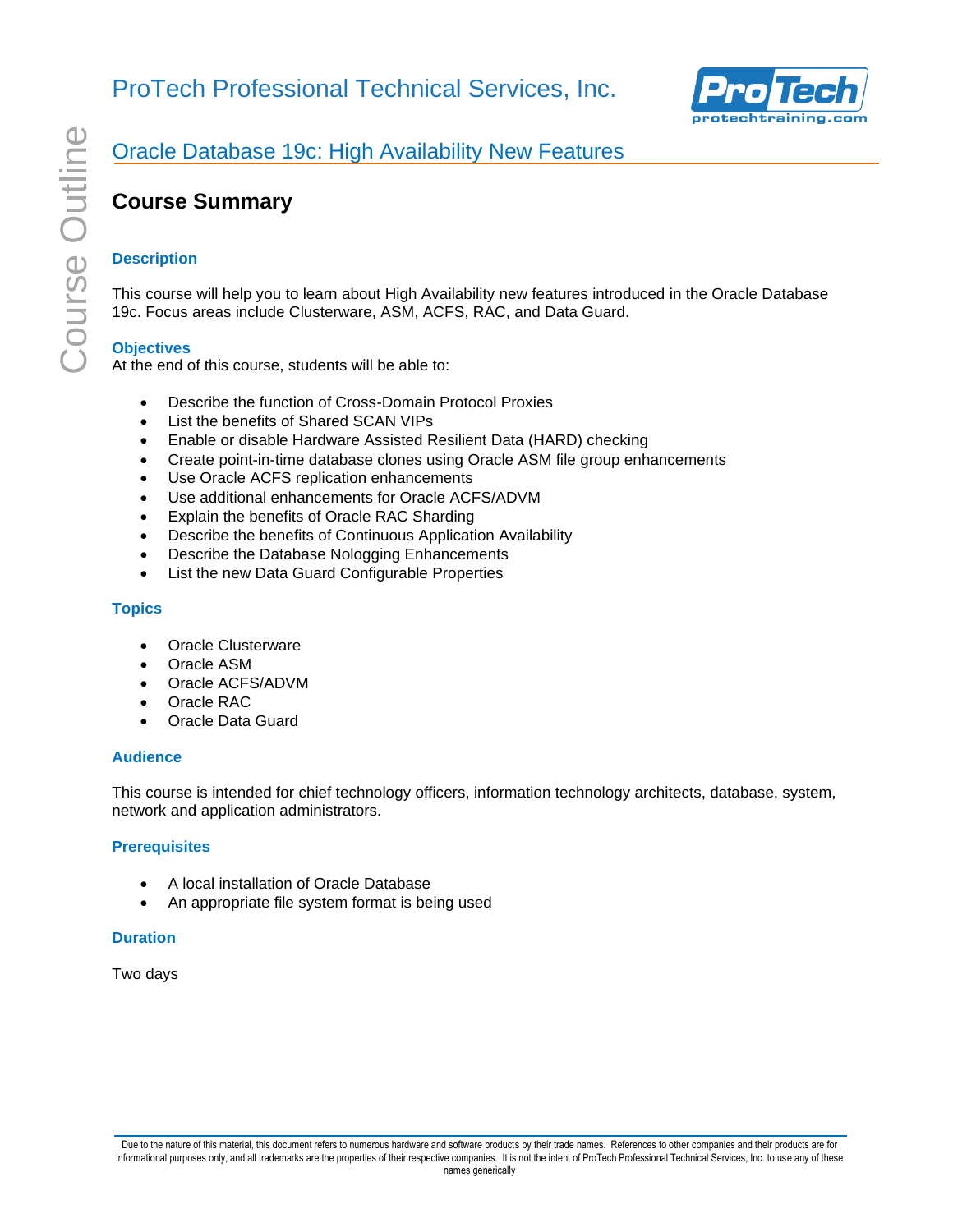

# Oracle Database 19c: High Availability New Features

# **Course Outline**

### *I. Oracle Clusterware*

- A. Objectives
- B. Cross-Domain Protocol Proxies
- C. CDP Proxy Functionality
- D. CDP Proxy Configuration
- E. CDP Resource Monitoring
- F. CDP Proxy Monitoring
- G. CDP Resource Administration
- H. CDP Proxy Administration
- I. Shared SCAN
- J. Configuring Shared SCAN for an Oracle Member Cluster
- K. Configuring Shared SCAN for Oracle Standalone Cluster
- L. Optional Node VIPs
- M. Summary

### *II.Oracle ASM*

- A. Objectives
- B. Overview of Creating Point-In-Time Database Clones
- C. Diagram of Create Point-In-Time Database Clones
- D. Phase One of Create Point-In-Time Database Clones
- E. Phase Two of Create Point-In-Time Database Clones
- F. Prepare Point-In-Time Database Clones – Connect to PDB
- G. Prepare Point-In-Time Database Clones – Prepare Mirror
- H. Split and Create Point-In-Time Database Clones
- I. Check the Status of Point-In-Time Database Clones
- J. View Information About Point-In-Time Database Clones
- K. Drop the Point-In-Time Database Clone Mirror Copy
- L. Cleanup of Point-In-Time Database Clone Process
- M. About Converting to Flex Disk Groups
- N. Convert to Flex Disk Groups without Restricted Mount
- O. Drop Oracle ASM File Groups With a Cascade Option
- P. Enable or Disable HARD Checking
- Q. Set the Value of the DISK\_REPAIR\_TIME Disk Group Attribute
- R. Overview of Convert Member Clusters to Direct or Indirect Storage
- S. Steps to Convert Member Clusters to Direct or Indirect Storage
- T. Run ASMCMD showpatches to Display Instance Information
- U. Summary

### *III. Oracle ACFS/ADVM*

- A. Objectives
- B. About Oracle ACFS Replication
- C. Replicate a File System or a Snapshot of a Mounted File System
- D. Diagram of Replication Role Reversal for Primary and Standby Sites
- E. Set Up Replication Role Reversal for Primary and Standby Sites
- F. Perform Role Reversal for Primary and Standby Sites
- G. Run acfsutil Commands to Create Snapshot Links
- H. Run acfsutil Commands to Generate Named Snapshot Backups
- I. Overview of Oracle ACFS Remote Service for Member Clusters
- J. Diagram of Oracle ACFS Remote Service for Member Clusters
- K. Components of Oracle ACFS Remote Service
- L. Setup and Best Practices for Oracle ACFS Remote Service
- M. Create Oracle ACFS Remote Service **Transport**
- N. Create Oracle ACFS Remote Service **Repository**
- O. Create Oracle ACFS Remote Service Export
- P. Tune Oracle ACFS Remote Service
- Q. Clusterware Changes for Oracle ACFS Remote Service
- R. Oracle ACFS Remote Service Commands 1,2,3
- Add an Oracle ACFS Remote Service Steps

Due to the nature of this material, this document refers to numerous hardware and software products by their trade names. References to other companies and their products are for informational purposes only, and all trademarks are the properties of their respective companies. It is not the intent of ProTech Professional Technical Services, Inc. to use any of these names generically